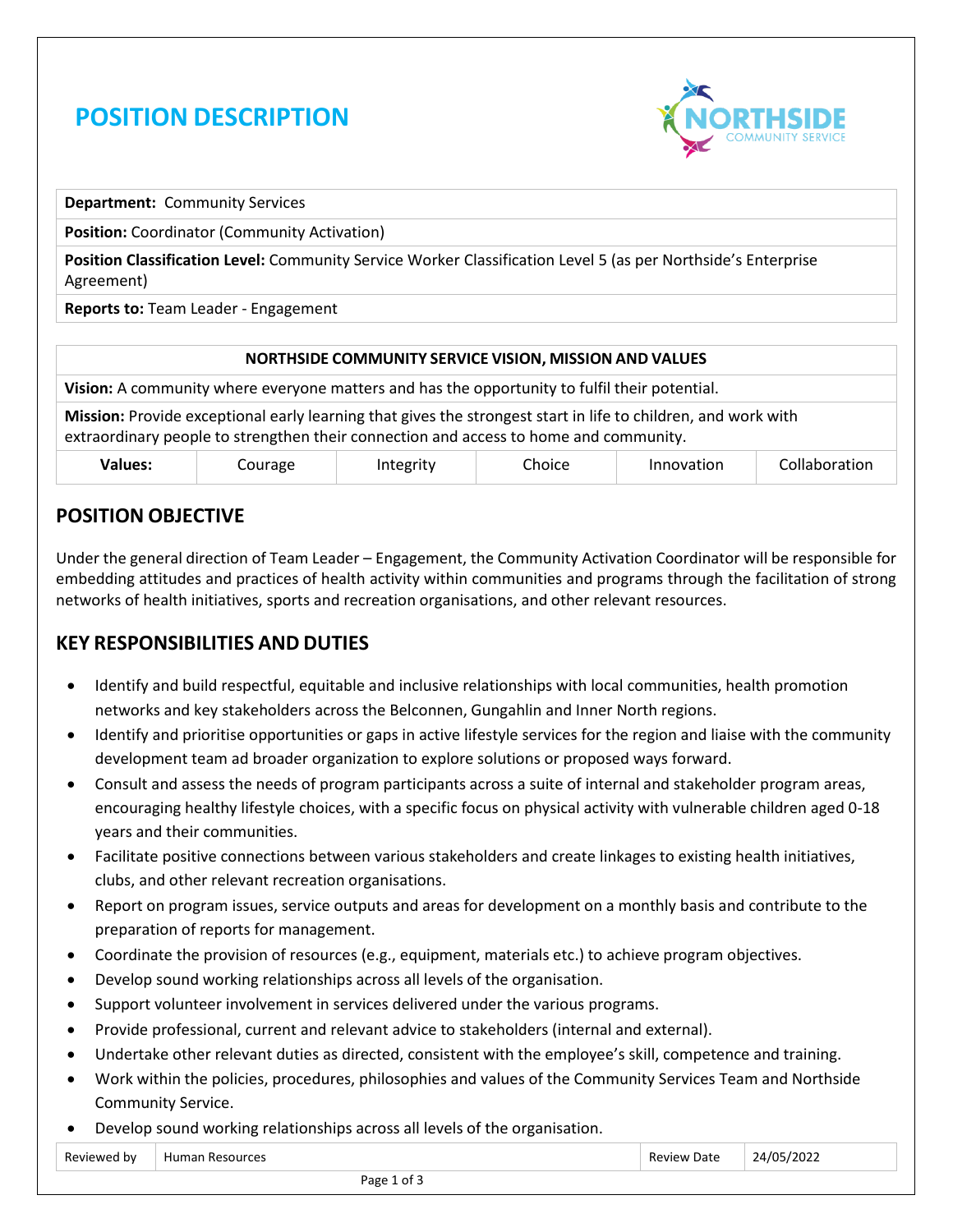- Undertake other relevant duties as directed, consistent with the employee's skill, competence and training.
- Apply and uphold principles of equity and anti-discrimination in the workplace and adhere to organisational and legislative Health, Safety and Environment requirements.

#### **ESSENTIAL SKILLS, KNOWLEDGE AND EXPERIENCE**

- 1. Demonstrated ability to establish and maintain partnerships and collaborative approaches with other agencies to benefit and/or enhance an individual's service experience and outcomes.
- 2. Demonstrated experience of working with issues as they relate to vulnerable young people.
- 3. Demonstrated ability to develop sustainable community based programs and projects.
- 4. High level written communication skills and computer literacy, ability to prepare reports, record keeping, and correspondence to a high standard for a range of audiences.
- 5. A sound understanding of the community sector, including marginalised and vulnerable communities and identifying areas of need.
- 6. Demonstrated ability to coordinate tasks and manage time and competing priorities.

# **QUALIFICATIONS AND/OR TRAINING**

- Relevant bachelor's degree (or equivalent) with relevant experience (at least 2 years) in Community Services, Community-based Health or a similar field; or
- Associate diploma with relevant experience (at least 3 years); or
- Less formal qualifications with substantial relevant experience (at least 5 years).
- Qualification in Education and/or Sports and Recreation with relevant experience.
- Full driver's licence.
- Full time access to a comprehensively insured car.

#### **PHYSICAL REQUIREMENTS/ WORK ENVIRONMENT**

- Prolonged periods of sitting at a desk and working on a computer.
- The position requires use of personal vehicle to deliver Northside services.
- Occasional lifting, manual handling tasks.
- Driving for up to 30 minutes at a time to clients' or partnership organisations' locations.
- Able to work some evenings, weekends & public holidays.

#### **GENERAL EMPLOYMENT INFORMATION**

Northside Community Service is a child-safe organisation. We actively promote the safety and wellbeing of children and all Northside staff are committed to protecting children from abuse or harm.

Northside Community Service is an Equal Opportunity Employer. We value diversity and are committed to workforce diversity and equal opportunity. We recognise that the provision of supportive, safe and harassment free workplace is essential to high performance and promote flexible work, diversity and safety.

All Northside staff and volunteers are required to:

- Act at all times in accordance with the Code of Conduct and all relevant policies and procedures
- Comply with the work health and safety policy & procedure
- Undertake a national police check prior to commencement and every 3 years thereafter
- Undertake screening for suitability to work with children, youth and vulnerable people

| $D_{\alpha\mu}$<br>h١<br>⊣ur<br>$\overline{\phantom{a}}$<br>JА<br>הו<br>. . |  |
|-----------------------------------------------------------------------------|--|
|-----------------------------------------------------------------------------|--|